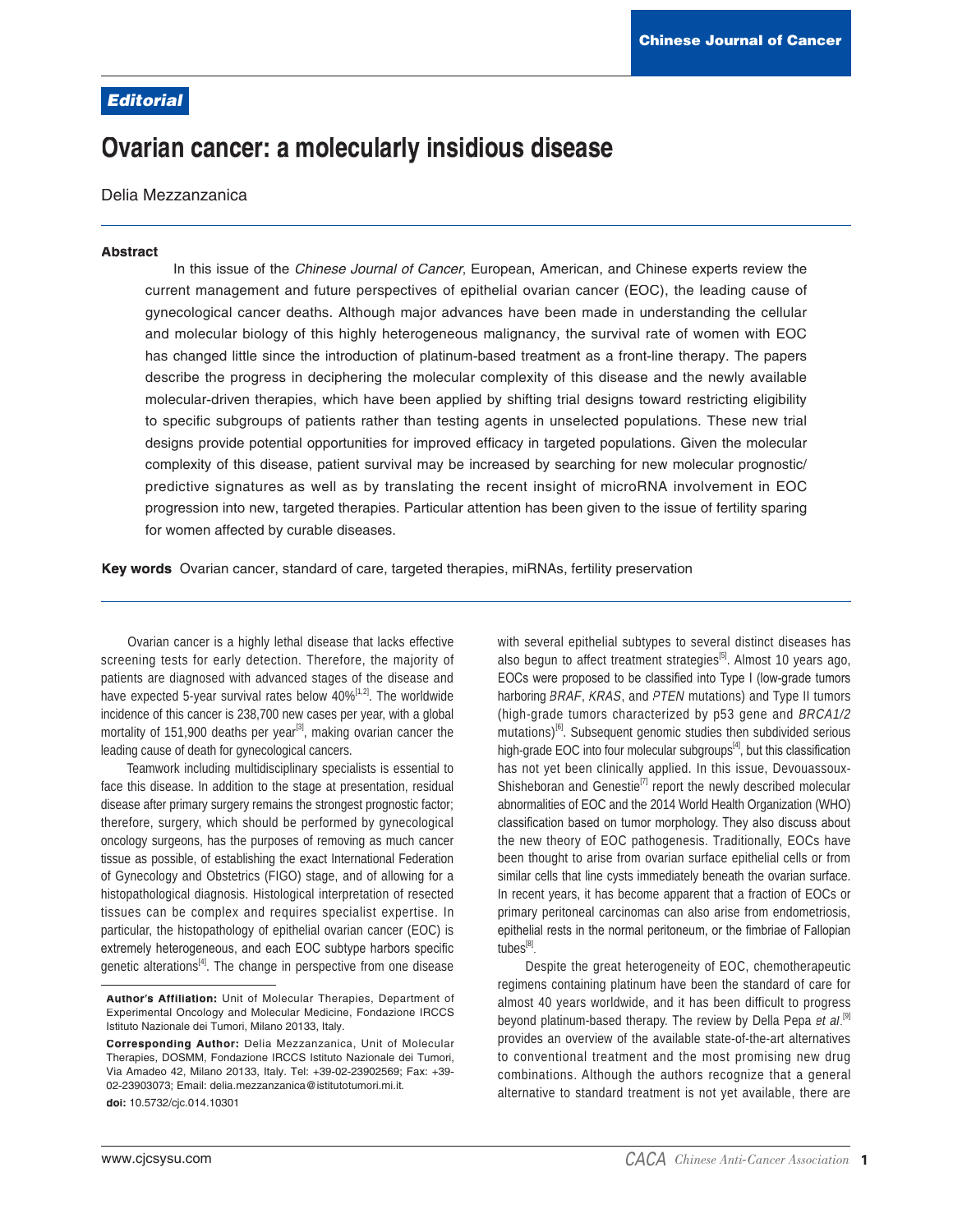multiple strategies that can be evaluated in selected patients based not only on clinical conditions but also on tumor histology and molecular features. The awareness that ovarian cancer comprises several different subtypes with different molecular landscapes, the improved understanding of the genomics of these subtypes and the development of new active biologic agents hold the promise of improving ovarian cancer outcomes<sup>[10]</sup>. The shift in trial design toward restricting eligibility criteria rather than testing agents in unselected populations provides a potential opportunity for improved therapy in targeted populations<sup>[11]</sup>, as it has been observed for poly(ADP-ribose) polymerase (PARP) inhibitors<sup>[12]</sup>. The importance of retrospective analysis on newly designed clinical trials has also been confirmed by two recent reports on the impact of patient gene expression data on the response to the anti-angiogenic agent Bevacizumab<sup>[13,14]</sup>. Knowing how molecular subgroups may respond to different targeted therapeutics may help in predicting treatment benefits. Although new drug combinations, different treatment schedules, PARP inhibitors, and anti-angiogenic agents have already entered into clinical practice<sup>[9]</sup>, others targeting agents are facing phase I clinical trials. The phosphatidylinositol 3 kinase (PI3K) pathway is one of the most frequently altered signaling pathways in cancer, including EOC. However, despite a sound biological rationale and encouraging preclinical data, trials with first-generation mammalian target of rapamycin (mTOR) inhibitors in EOC have been disappointing<sup>[10]</sup>. In this issue, Cheaib et al.<sup>[15]</sup> discuss the relevance of the PI3K/ Akt/mTOR pathway in EOC and provide an up-to-date review of the clinical trials for novel PI3K inhibitors alone or in combination with cytotoxic agents and novel therapies in EOC. Considering the inherent genomic instability of EOC, which contributes to the development of resistance to chemotherapy, targeting the tumor microenvironment provides an important adjunct to molecular therapeutics and chemotherapy that are directed toward tumor cells. In addition to the positive results obtained so far by targeting tumor vasculature with Bevacizumab<sup>[9]</sup>, a new anti-neoplastic drug, trabectedin, which acts both on cancer cells and on the tumor microenvironment, is now under consideration for the treatment of platinum-sensitive patients with recurrent EOC. Indeed, trabectedin not only inhibits the growth of cancer cells but also affects the tumor microenvironment by reducing the numbers of macrophages sustaining tumor growth. This mechanism of action is extensively described in this issue by López-Guerrero et al.<sup>[16]</sup>, who also discuss how to identify biomarkers for the selection of patients who may

### **References**

- [1] Buys SS, Partridge E, Black A, et al. Effect of screening on ovarian cancer mortality: the Prostate, Lung, Colorectal, and Ovarian (PLCO) Cancer Screening Randomized Controlled trial. JAMA, 2011,305:2295-2303.
- [2] Siegel R, Ma J, Zou Z, et al. Cancer statistics 2014. CA Cancer J Clin, 2014,64:9-29.
- [3] International Agency for Research on Cancer. GLOBOCAN 2012: Estimated cancer incidence, mortality and prevalence worldwide in 2012. Available at: http://globocan.iarc.fr.
- [4] Cancer Genome Atlas Research Network. Integrated genomic

#### largely benefit from trabectedin-based therapies.

 The discovery of aberrantly expressed microRNAs (miRNAs) in EOC has defined new pathways in ovarian tumorigenesis and progression. miRNA expression profiles in biological fluids can be potentially used for the detection and surveillance of EOC; however, because miRNAs may also be involved in modulating drug sensitivity, the delivery of miRNA mimetics or antago-miRNAs may affect drug responses to conventional therapies. In this issue, Sun et al.<sup>[17]</sup> focus their attention on miRNAs regulating the epithelial-to-mesenchymal transition, a cellular reprogramming event during which cells dedifferentiate from a relatively rigid to a more flexible cell structure/ morphology, thereby increasing their motility and ability to invade. The induction of this cellular plasticity is one of the initiating events of the cancer metastatization process, which is considered a main cause for cancer mortality.

 EOC is a life-threatening disease, mainly because it is often diagnosed at its advanced stage. Early-stage disease, however, although difficult to diagnose, is considered curable in the majority of cases. Nevertheless, only in rare cases can the patients' fertility be spared; this results in a consequent negative psychological impact. However, in most cases, the main cause of infertility in cancer patients is the treatment rather than the disease; therefore, consultation for fertility preservation should take place before cancer treatment. Nonetheless, a significant number of patients worldwide are not given information regarding the detrimental effects of cancer treatments on fertility or the possibilities to preserve fertility. Here, Sigismondi et  $aL^{[18]}$  reports the experience of a single center regarding fertility preservation and indicates that oncofertility issues should be part of the routine evaluation of women of reproductive age who were recently diagnosed with cancer.

Given the difficulty of diagnosing and treating EOC, an effective multidisciplinary team, including specialized gynecologists, surgeons, and oncologists, should be supported by molecular pathologists and biologists, with the additional support of reproductive gynecologists, to improve patient outcomes.

### **Acknowledgments**

 I acknowledge support from Associazione Italiana per la Ricerca sul Cancro (AIRC IG-12976) and Fondazione CARIPLO (2013-0865).

Received: 2014-12-16; accepted: 2014-12-24.

analyses of ovarian carcinoma. Nature, 2011,474:609-615.

- [5] Vaughan S, Coward JI, Bast RC, et al. Rethinking ovarian cancer: recommendations for improving outcomes. Nature Rev, 2011, 11:719-725.
- [6] Shih IM, Kurman RJ. Ovarian tumorigenesis: a proposed model based on morphological and molecular genetic analysis. Am J Pathol, 2004, 164: 1511-1518.
- [7] Devouassoux-Shisheboran M, Genestie C. Pathobiology of ovarian carcinomas. Chin J Cancer, 2015,34:50-55.
- [8] Kurman RJ, Shih IM. The origin and pathogenesis of epithelial